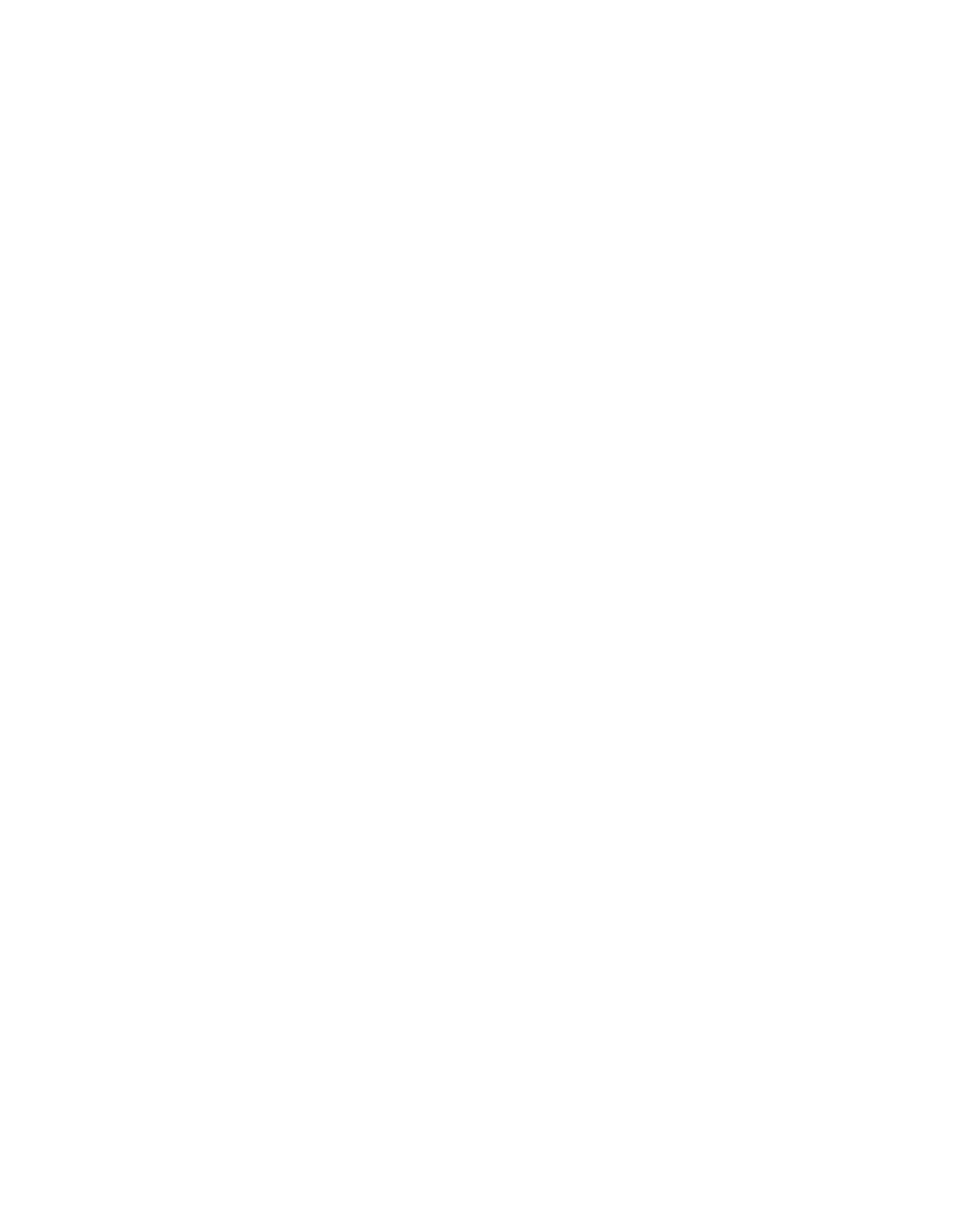### **Table of Contents**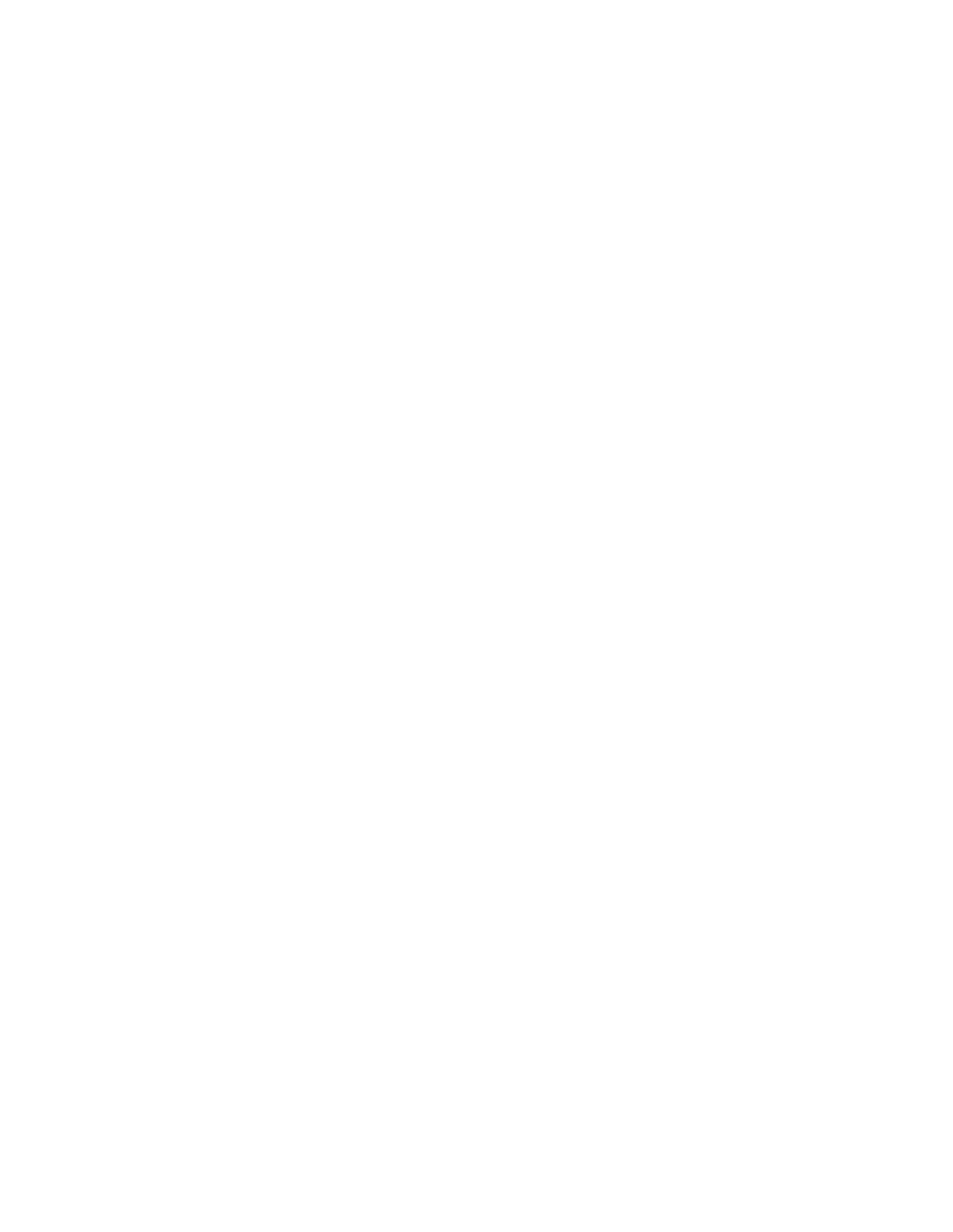# Getting Started

## Technical Support

Welcome to the instructional manual for the IT3875 Wireless Barcode Scanner module within the Eagle Business Management System (EBMS). In the sections following, explanations and examples of the available features within the Barcode Scanner will be explained. If you need to reach our staff for further help, contact us using the information below:



Eagle Business Software

5351 Lincoln Highway, Suite 9

Gap, PA 17527

(717) 442-3247 x2

### (717)-442-1096 fax

www.EagleBusinessSoftware.com

Email: Support@EagleBusinessSoftware.com

Manual Revision 1.4.0 August 2006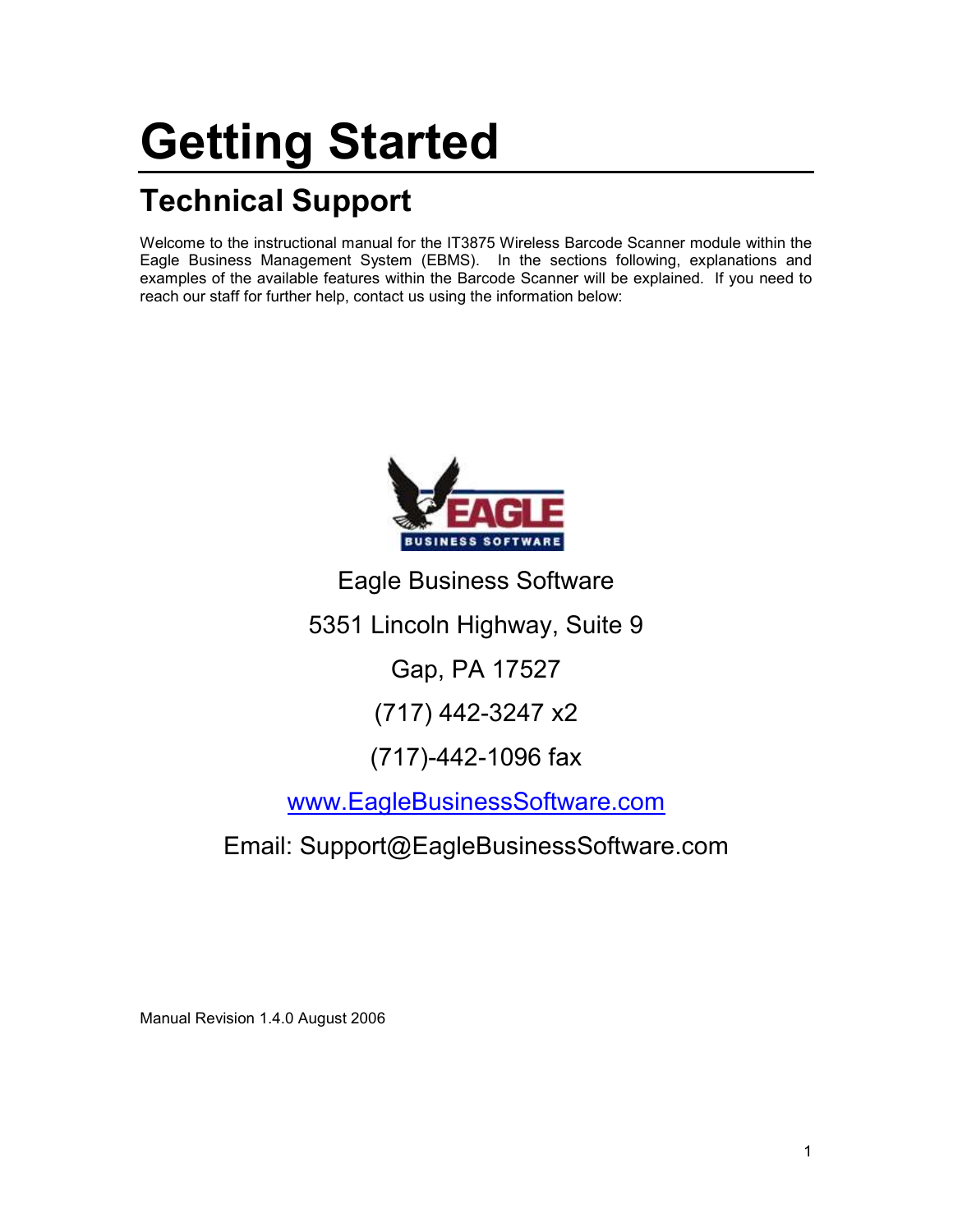### Scanner Configuration

Take the following steps to setup a barcode scanner within EBMS:

- 1. Start EBMS
- 2. Go to File>System Options
- 3. Select the Scanners Tab
- 4. Click the Add button

To change the settings on a scanner that already exists select the Scanner and click Properties. To remove a scanner entry click on the Delete button.

| <b>Com Port Settings</b> |                                       |  |  |  |
|--------------------------|---------------------------------------|--|--|--|
| COM Options:             |                                       |  |  |  |
| Port:                    | 1                                     |  |  |  |
| Description:             | Barcode Scanne                        |  |  |  |
| <b>Baud Rate:</b>        | 38.4k<br>v                            |  |  |  |
| Data Bits:               | 8                                     |  |  |  |
| Parity:                  | None                                  |  |  |  |
| Stop Bits:               | 1                                     |  |  |  |
| Flow:                    | DTR/DSR<br><b>RTS/CTS</b><br>XON/XOFF |  |  |  |
| <b>Buffer Size:</b>      | 4096                                  |  |  |  |
| Timeout:                 | 6                                     |  |  |  |
| Suffix:                  | 1094                                  |  |  |  |
| Οk<br>Cancel             |                                       |  |  |  |

5. In the Properties dialog box enter the following settings for your Scanner as shown above:

- Port: < Com port that the Scanner is plugged into >
- Description: Barcode Scanner
- Baud Rate: 38.4k
- Data Bits: 8
- Parity: None
- Stop Bits: 1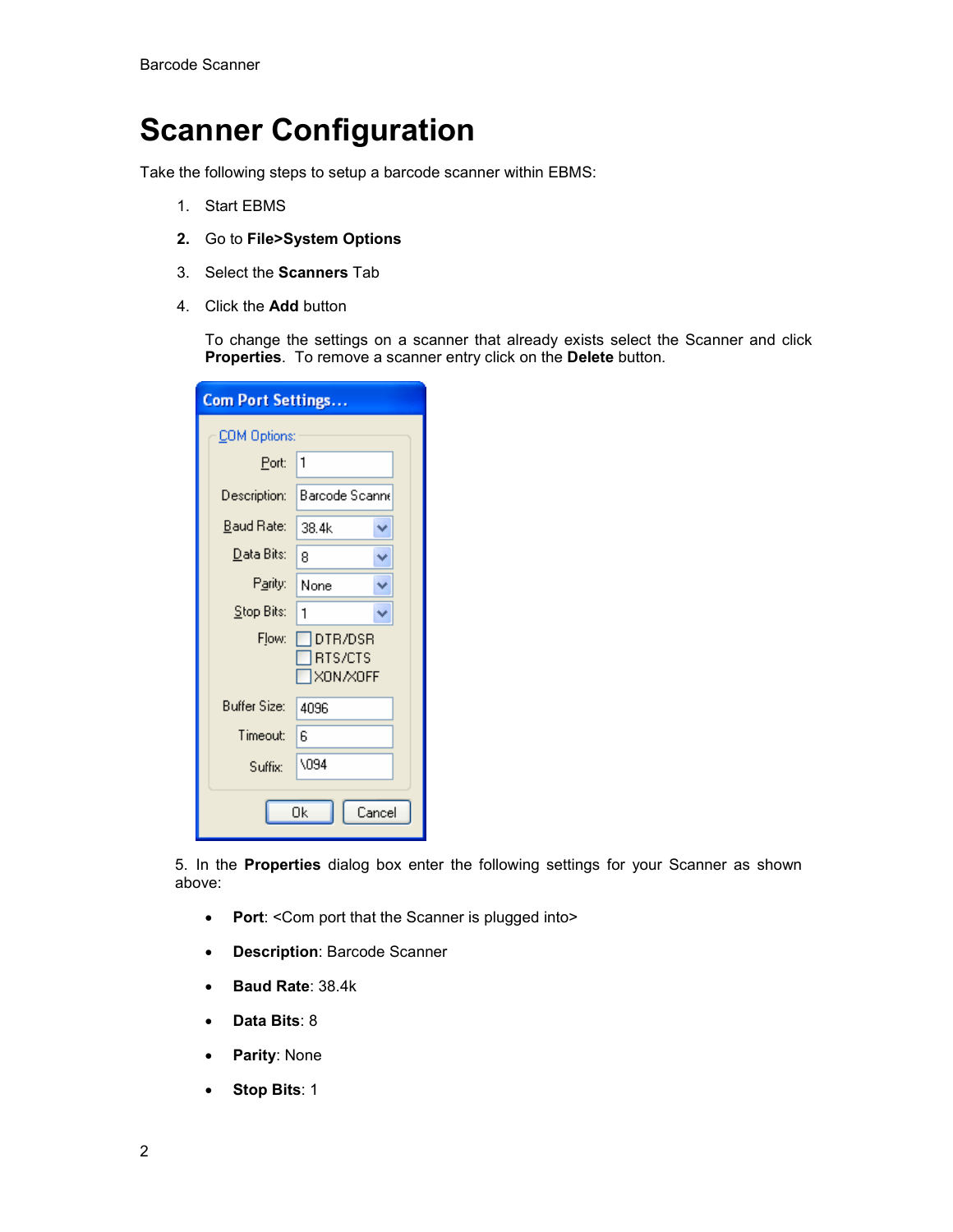- Flow: <None checked>
- Buffer Size: 4096
- Timeout: 6
- Suffix: \094
- 6. Restart EBMS and the Scanner connection will be made when EBMS first starts up.

The Scanner has not connected properly if the following error appears: Port  $-$  <port number> Communications Error: Access is denied.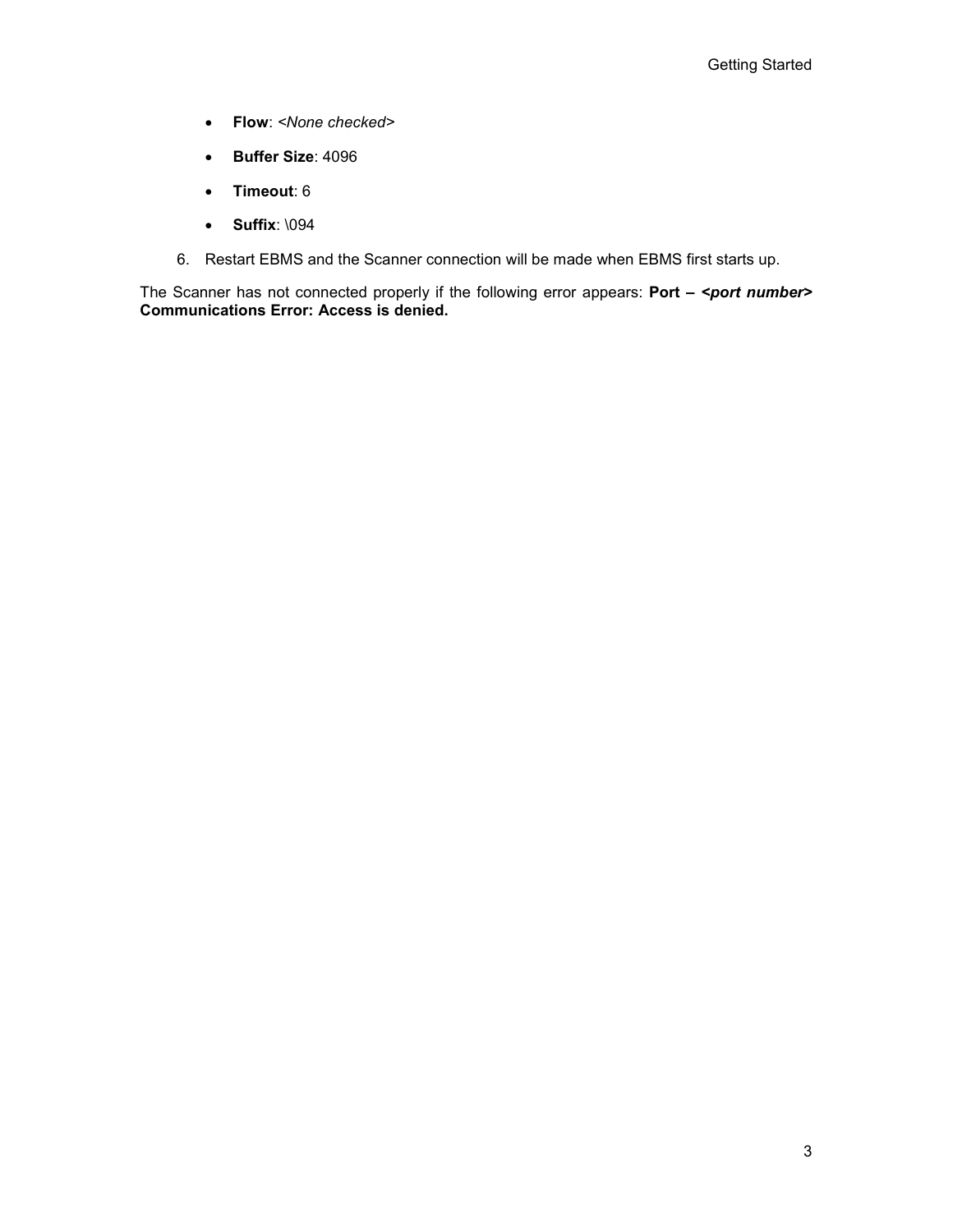### Login and Select a Mode

After the scanner is configured plug in the battery pack and the scanner will connect to the remote station with which it is associated. The scanner will give the user various prompts which will be covered in the following sections. For a list of possible error messages review the Scanner Messages section.

Login:

Prompt: Scan Employee ID



Scan or type in an employee ID. The employee ID's are found by going to EBMS>Payroll>Employees. If the ID is valid the scanner will beep once and the prompt will change. If the employee ID is invalid, the scanner will make an error sound. If the EBMS Timecard module is used by the company, the timecard login can be used as well.

Select a Mode

Prompt: SELECT A MODE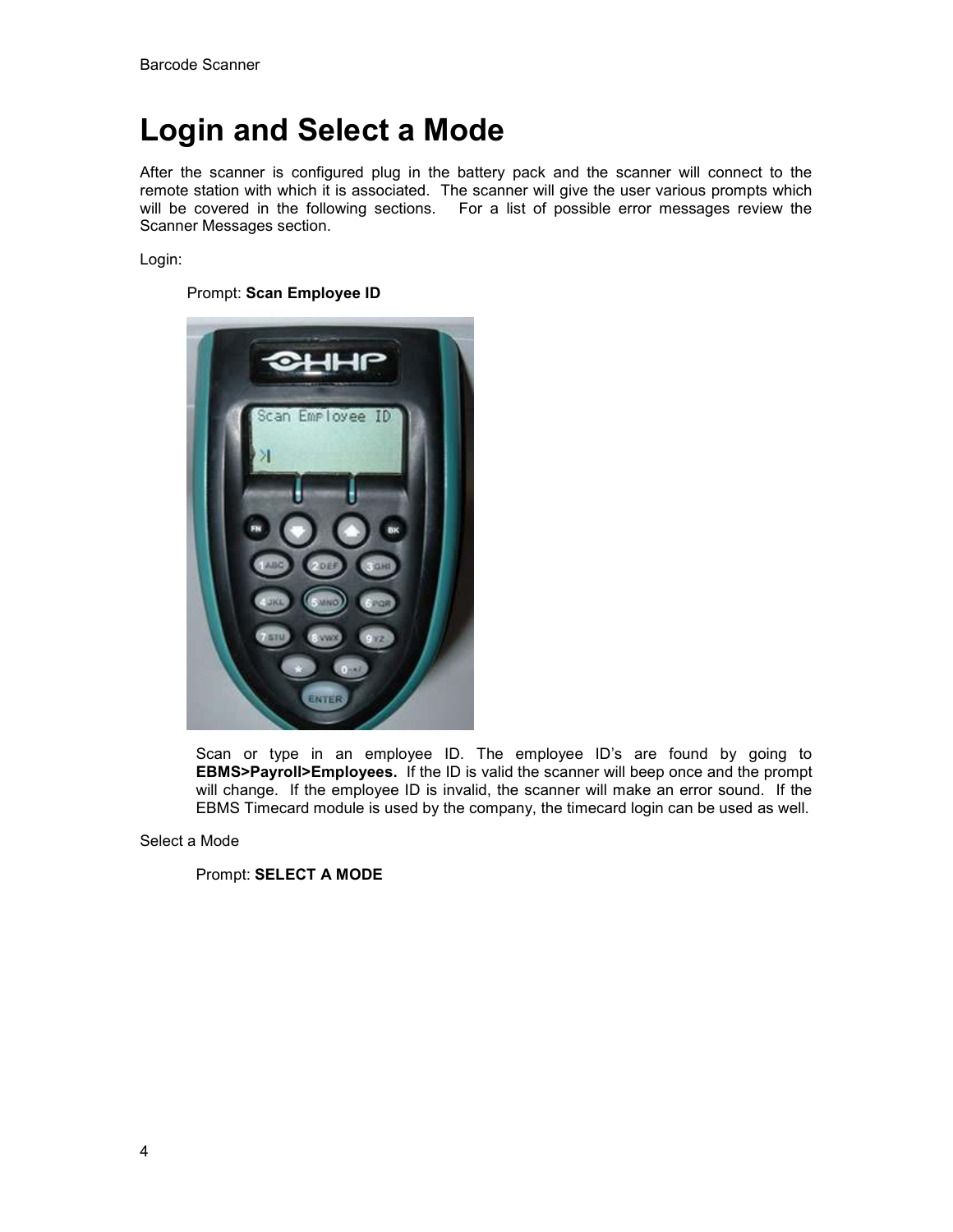

This is the menu which allows the user to select the mode to work in. The modes are as follows:

- Shipping
- Receiving
- Point of Sale
- Inventory
- Whse Transfer (Warehouse Transfer)

Select a mode to continue by scrolling with the up and down arrows, and pressing Enter to select. The other option is to select the mode by pressing the corresponding number (1 for the first item in the list, 2 for the second, etc).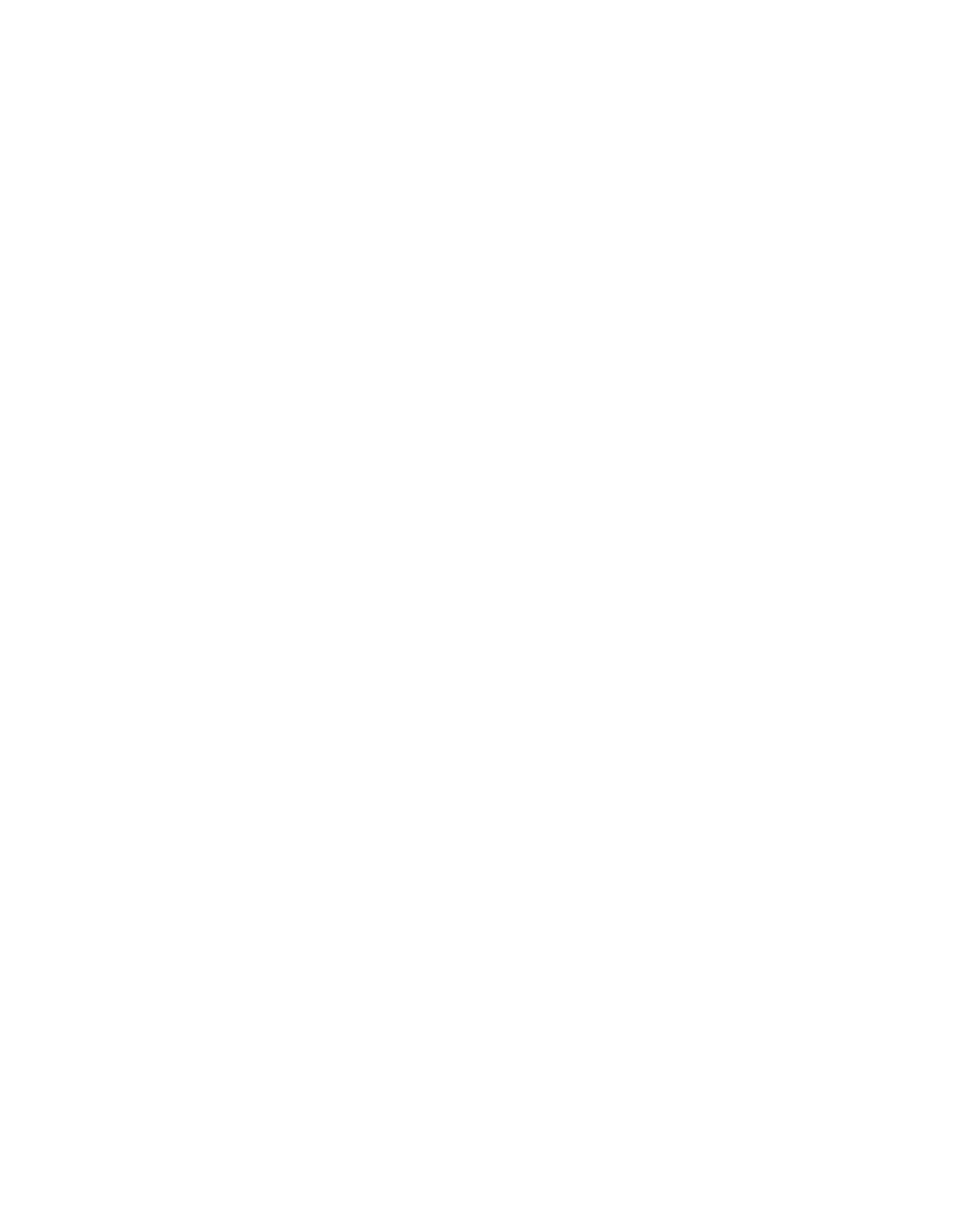# Using the Scanner

## Basic Functionality

Command Index:

- Up Arrow Scroll Up
- **Down Arrow Scroll Down**
- Log Out/Reset
- **BK** Backspace (to erase a character that you typed)

Note – the function FN key does not work like a shift key, but more like a Caps Lock key. Press the FN key and an image will appear in the lower left hand corner of the scanner display. This means the next key that is pressed will have an alternate function as shown below:

- **FN + 7** Send the saved data (requires connection)
- FN + 6 Process the current order
- **FN + 5** Go to the **SELECT A MODE** Menu
- **FN + 2** Print the current Order
- FN + Up Arrow Switch Types between History and Counts (Inventory Mode)
- FN + Down Arrow Switch Prompt
- FN + Enter Change Contrast (use the arrows, any key to exit)
- FN + BK Turn on the Scanner's backlight

#### Input letters or characters into the scanner

To type letters or characters (other than numbers) using the Scanner follows these steps.

- 1. Press and hold the button that contains the letter/character to be entered.
- 2. Press the scanner trigger until you see the character you wish to type.

To type numbers, simply press the button with the corresponding number on it.

3. Press the Enter button on the Scanner to input the typed data.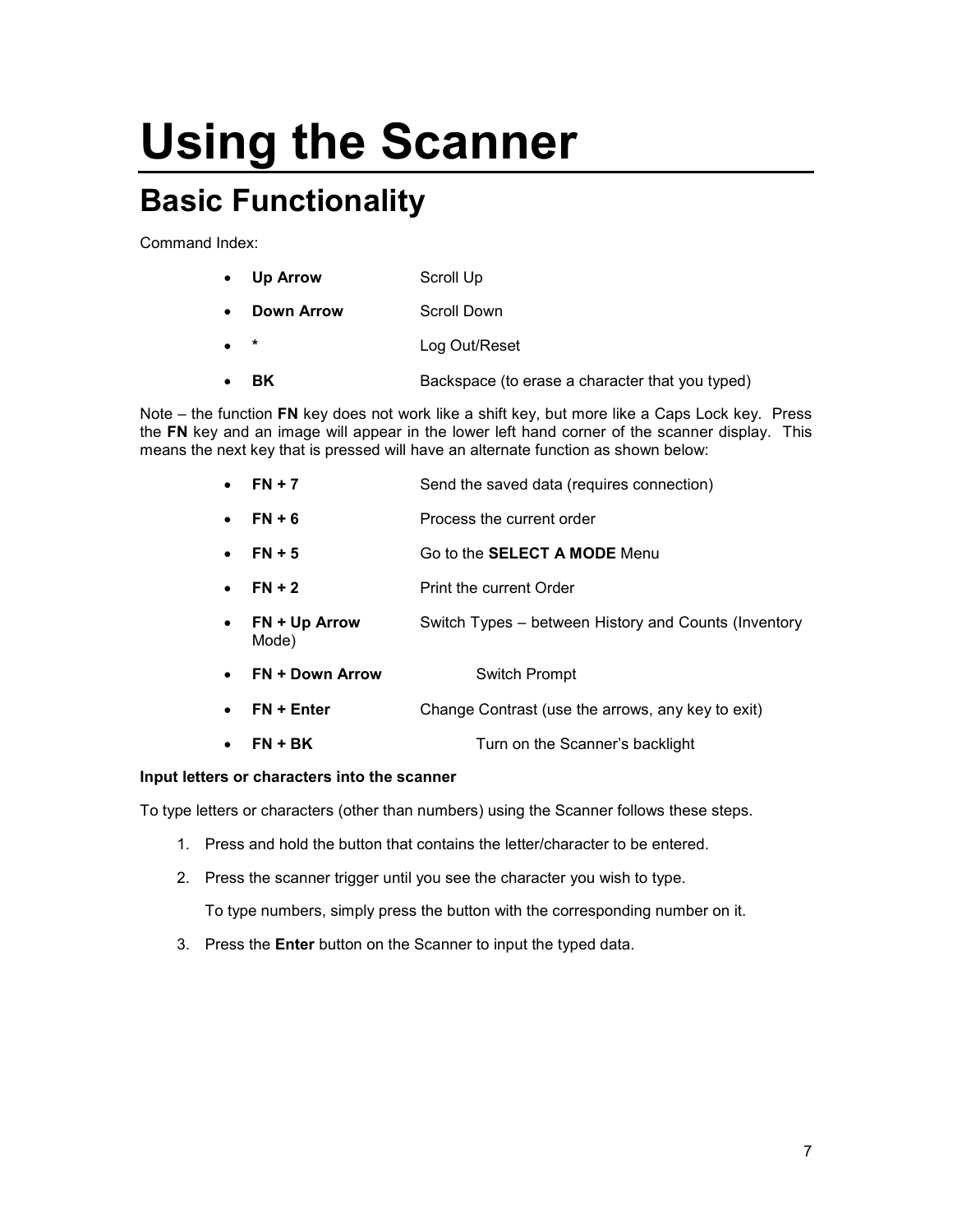### Shipping or Receiving Mode

In either Shipping or Receiving Mode, the user is able to scan/enter a PO, SO, or Task.

Scanning a Task

- If the Task is associated with an SO, the scanner will switch to Shipping Mode and open the SO.
- If the Task is associated with a Job, it will create a new Job Transfer and open it.

Note: this only works if the company has the Job Costing module and is running EBMS version 7.0 or newer.

• If the Task is not associated with an SO or a Job, the scanner will create a new SO and open it. After the Scanner has opened the order the user will receive the next prompt.

The user is also able to scan a vendor or customer barcode at this prompt. If a customer barcode is scanned in the Shipping Mode, a new order will be created for that customer. The same applies for a vendor in Receiving Mode.

A new invoice can also be created from the scanner if you enter a 1 in the **Shipping Mode**. In order for this feature to work, a Default Customer must be set. Go to **Sales Options > Barcode** Scanner tab to set a default customer. The new invoice will have that default customer associated to it.

Take the following steps to enter a sales order:

#### 1. Prompt: Scan/Enter Order

- 2. Scan a barcode or type in the Invoice/Order number. If the input is valid, the scanner will beep once. If it is invalid the scanner will give an error sound.
- 3. The next prompt including the order number and Customer/Vendor will appear on the screen
- 4. Prompt: Scan/Enter Item or Quantity
- 5. Scan a barcode to enter an item. When the prompt contains Q, the value that is typed in will be interpreted as a quantity.
- 6. A default Quantity of 1appears on the left side of the bottom of the prompt: Q:1. Type a quantity and press Enter. The number will adjust to correspond to your amount, so that you are always aware of the quantity that will be applied to the next item that you scan.
- 7. When all the items are entered and the sales order is complete press  $FN + 6$  to process,  $FN + 5$  to go to the menu, or scan the next order.

#### Negative Quantity

The user is able to enter a negative quantity, but after each item added or changed, the quantity will return to 1.

In order to change the default quantity to -1, the user must type a minus and press the **Enter** key. Review the Basic Functionality section for more details on how to type a minus sign. This takes you to the Return Mode. All of the quantities entered in the Return Mode will be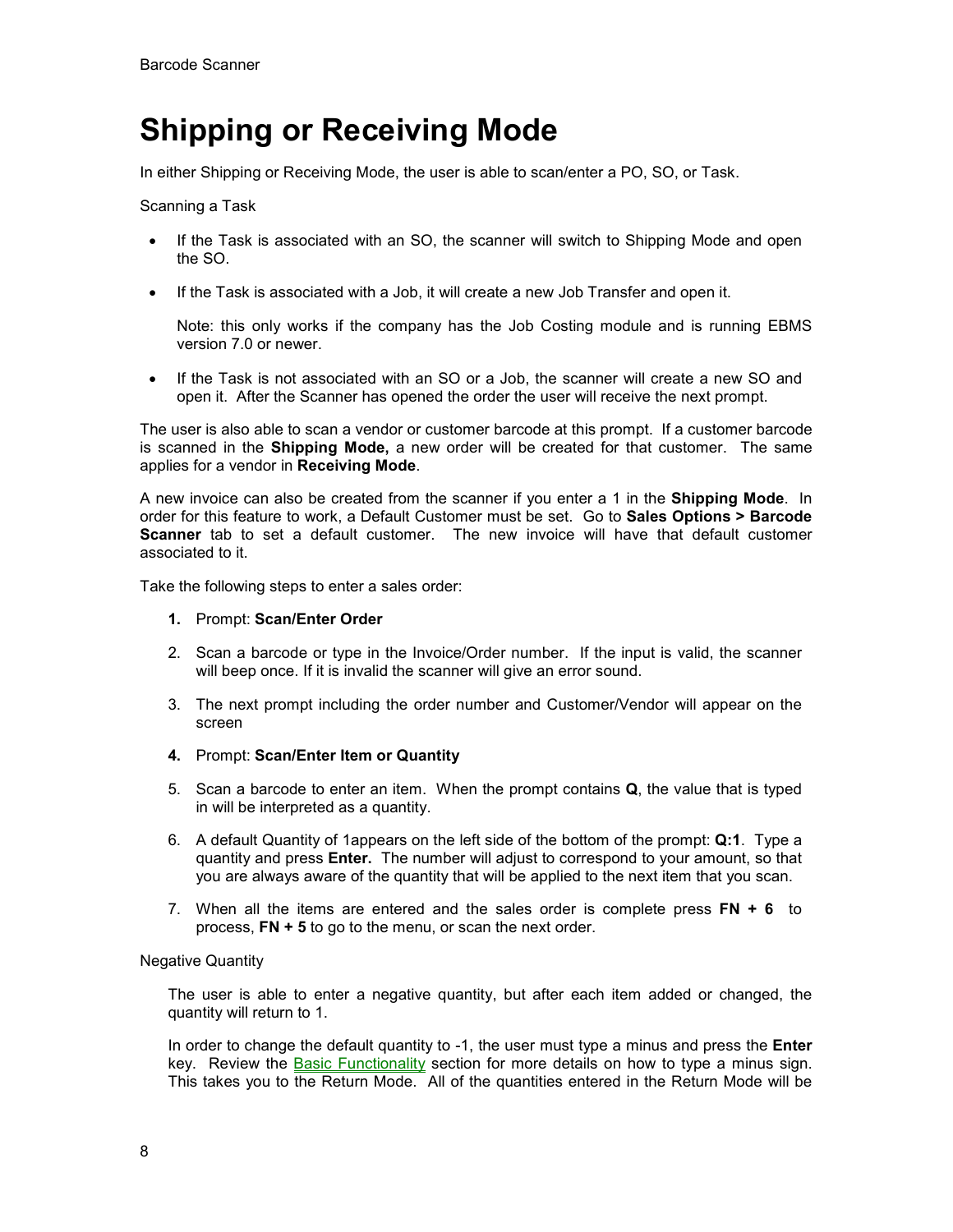changed to negative. This will be reflected by the prompt: Q:-1. Type a plus and press the Enter key to switch out of the Return Mode.

Note: The scanner always assumes the **default** unit of measure for the inventory item on the invoice. A new line will be created if the unit of measure barcode is scanned and there is no detail line that matches that item and unit on the invoice. In order for this feature to work go to Sales>Options> Invoices and S.O.s tab and set the …combine lines when duplicate items are entered option to Never. To combine all the lines with matching inventory, regardless of unit of measure, go to Sales>Options> Barcode Scanner, and check the Combine lines with the same item on Orders option.

#### Entering Inventory ID's manually

To type in an Inventory ID manually, press the FN button and then press the down arrow. The prompt will switch showing **ID** instead of the previously shown **Q**. This indicates that the typed data needs to contain an inventory ID instead of a quantity. If the inventory item is valid, the scanner will beep once and the item will appear on the screen. If the inventory item is invalid, an error message will flash on the screen. For more information about specific error messages, review the Scanner Messages section.

Scan a warehouse to change a current order to that warehouse. This can only be done if the Warehousing module is included in the company's EBMS. Note that this will work only with Sales Orders and Job Transfers. The user can also scan an employee ID to log out, or an Invoice/Task to switch to it.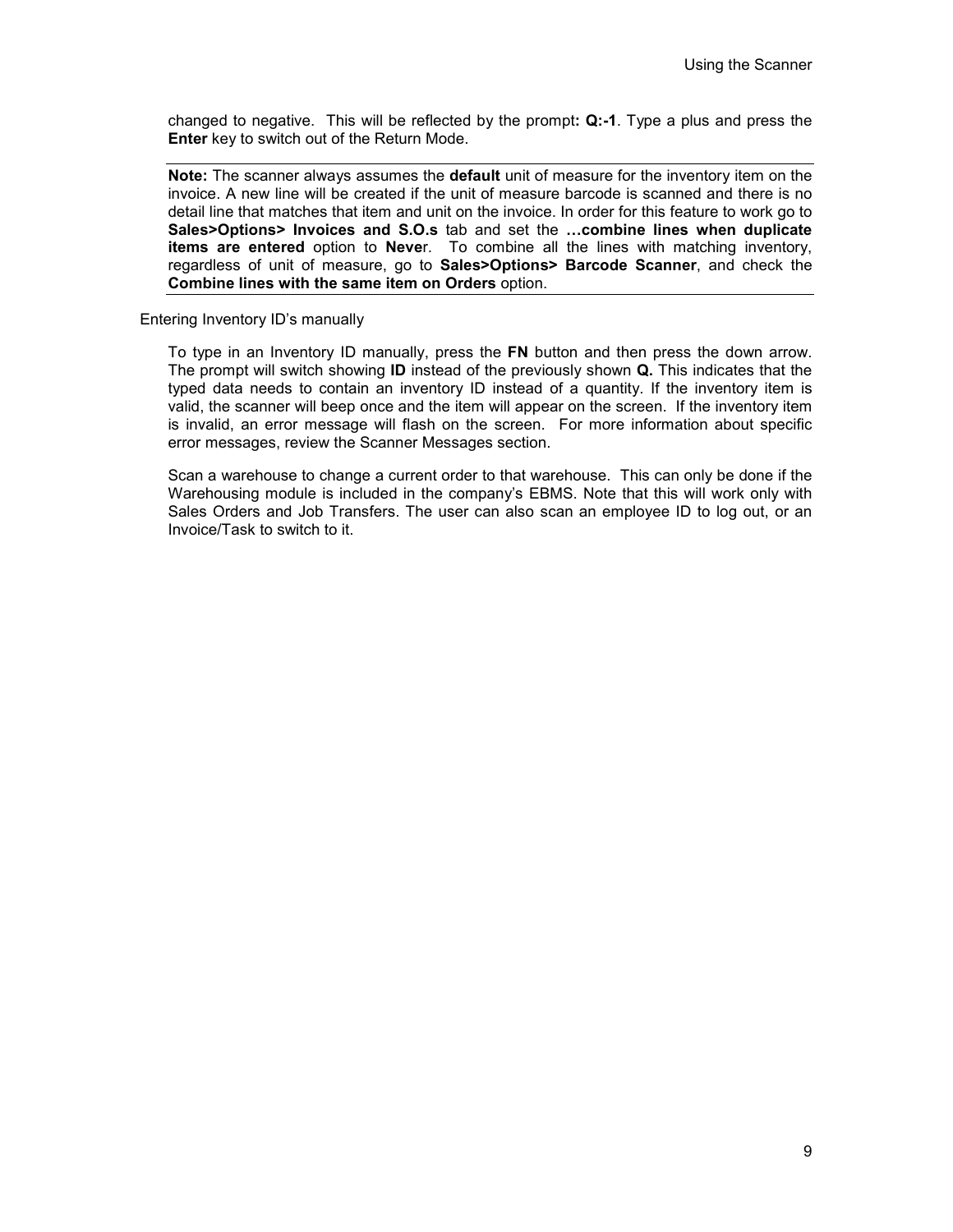### Point Of Sale Mode

Prompt: Scan/Enter Data



The POS Mode sends all scanned values to the computer as if they were entered through the keyboard. The POS Mode simply "types" the value on the keyboard. For example: if Notepad is open, whatever values are scanned will be typed into Notepad. Make sure the user is near the terminal to which the scanner base is connected before scanning in the POS Mode.

To scan orders directly into EBMS, EBMS should have the current focus (indicated by a colored title bar) and an unprocessed order should be open. This mode is designed for ease of item entry, into orders, in a point of sale situation.

To validate the items before they are sent to the invoice, go to Sales>Options>Barcode Scanner within EBMS and check the Validate items before entering them in the current record box under POS Mode. On the other hand to not do any precursory validation make sure this box is unchecked.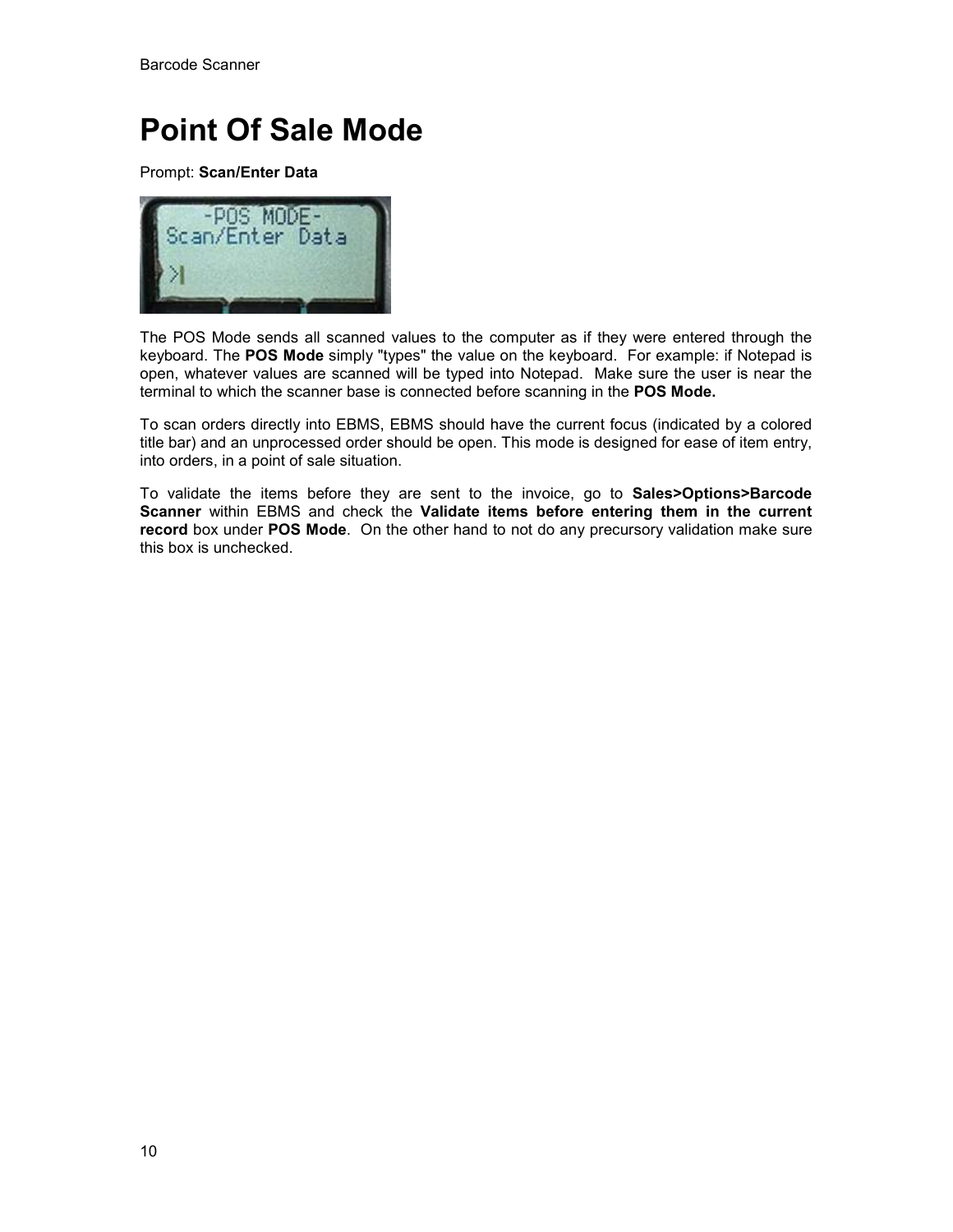### Inventory Mode

1. Prompt: Scan/Enter a Warehouse



2. Type in the Warehouse name, or scan a barcode. A single beep and a green light mean that the entry is valid. An error sound (4 beeps) and a red light indicate that the warehouse was not entered properly.

This prompt will only appear if the company has the Multiple Warehousing module and more than one Warehouse. If the Multiple Warehousing module is included in your EBMS software and this prompt does not appear, it is because there is only a single Warehouse and the scanner has already selected it.

3. Prompt: -INVENTORY MODE-



This is the menu which allows the user to select the type of Inventory editing that will be done. This list contains the following:

- Adjustments Make immediate adjustments to the On Hand amount. These adjustments are relative (adds to the current On Hand).
- History View the History of an item.
- Ordering Set the quantity ordered for an item.
- UPC Association Associate UPC's with inventory ID's.
- Print Labels Print labels for an item.
- Counts Make absolute On Hand changes. The user can count inventory that is spread out in a warehouse.
- 4. Select a type to continue by scrolling with the up and down arrows
- 5. Press Enter to select.
- 6. Prompt: Scan/Enter Data

ID> or Item>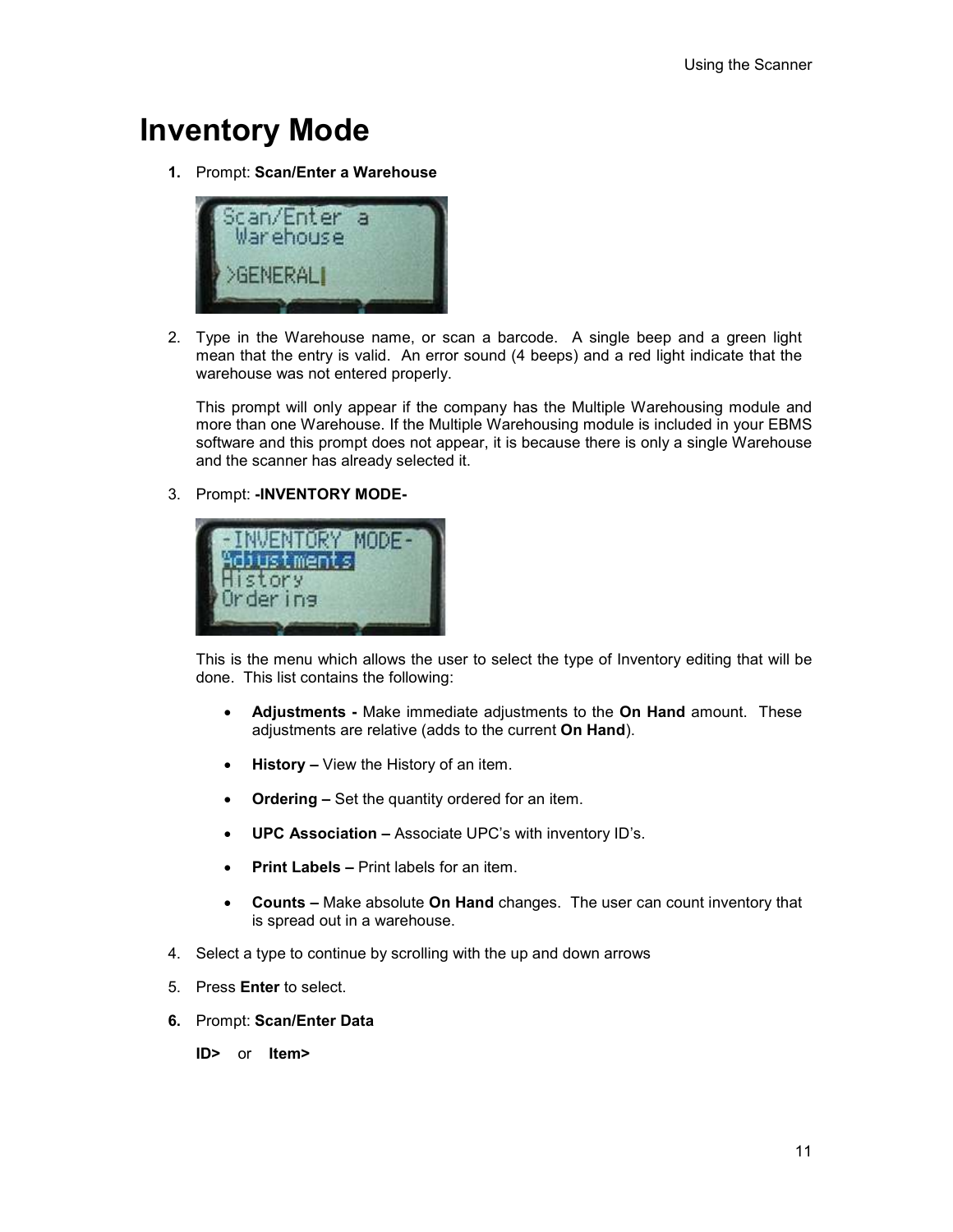

7. Scan or type an Inventory ID If the prompt contains ID or Item.

#### Counts or History mode



To switch the prompt within Counts or History Mode to Q Ord or Adj Q press FN and then the down arrow.

- Q Ord (Quanity Ordered) the input value will change the Quantity Ordered.
- Adj Q (Adjustment Quantity) the input value will adjust the Quantity

Note: This adjustment is the amount added to the current On Hand -to decrease the current value, enter a negative number

After making the change, the screen will refresh to show the new values (the Quantity Ordered change data is not displayed).

Whenever an adjustment is made, the date and user are recorded on the Inventory item. Go to Inventory > Inventory Items, and double-click an item to view it. Go to the Last Check Date tab.

If the EBMS Warehousing module is included in the company's EBMS, the user will see a list of warehouses, with the user and last checked date. If the company does not have the Warehousing module, the user and the last date that this item was checked, will be displayed. To set these fields without changing the item's count, use the scanner to make an adjustment of 0 (zero).

#### Create Items

This mode is used to create new inventory items directly from the scanner.

- 1. Prompt: Scan/Enter ID. The scanner will ask for an inventory ID. This can be anything that can be typed or scanned, but it must be unique – the scanner will display an error if it is not. Note: the item is created once it accepts your ID!
- 2. The scanner will prompt you to enter a Description of the inventory item you are creating. Enter 0 (zero) if you do not wish to enter a description.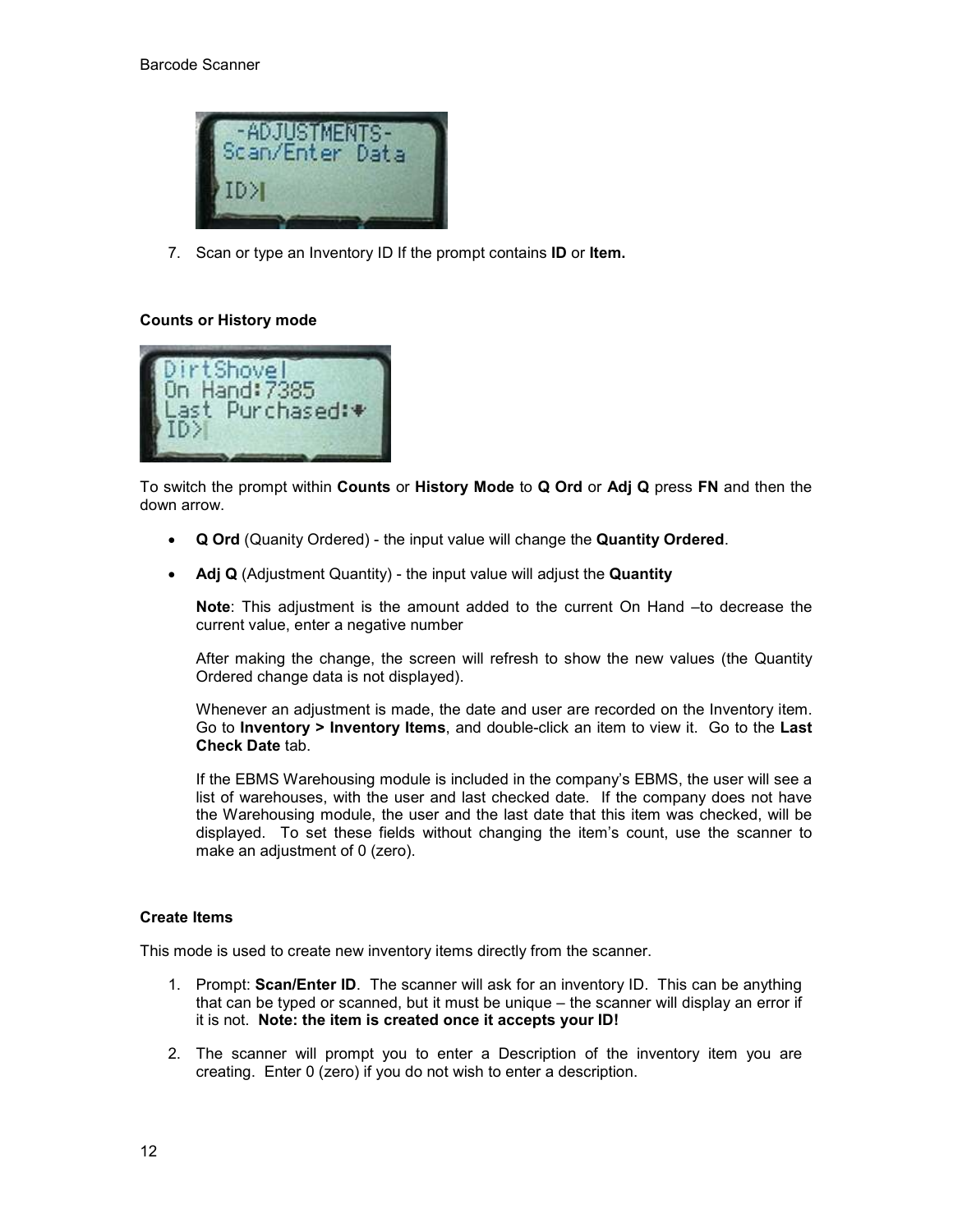- 3. The scanner will prompt you to enter the cost, which should be entered by using the keypad – the decimal point is on the 9 key.
- 4. The scanner will display the results on the screen and another inventory item can be created.

#### UPC Association

If you are in UPC Association, the prompt will initially say Item. Enter an Inventory ID and the scanner will beep and switch the prompt to UPC. Scan the UPC that will be associated with the Inventory item that you just entered. After you scan the UPC, the associated item ID and UPC will appear on the screen.



#### PRINT LABELS

To print labels enter the quantity of labels to be printed first, and then scan the item. For more details on the quantity prompt, review the Shipping or Receiving Mode section.

#### Inventory Counts



This mode is designed for scattered inventory. **Adjustments** mode allows the user to count the total quantity of an item and make a relative adjustment to the on hand amount. Counts mode, however, allows the user to make cumulative adjustments, which determine the absolute count of the inventory item. This is ideal for inventory that is in multiple locations around the warehouse.

Like Invoice Item Entry and Print Labels mode, the quantity that was counted is entered first, and the item is scanned afterwards. Unlike **Adjustments** mode, these changes in count are not immediately made. They are kept in a separate table, which can be viewed by going to Inventory > Adjust Counts Received from Scanner. A dialog box will appear which shows the current counts on any specific item. This table can be used to change any counts that are incorrect.

The detail of the item can be shown – including the individual scans by double-clicking on a line's record selector. Click the **Adjust All Items** button and the adjustments will be made.

Note: the count for the item will be adjusted to match the quantity on the screen.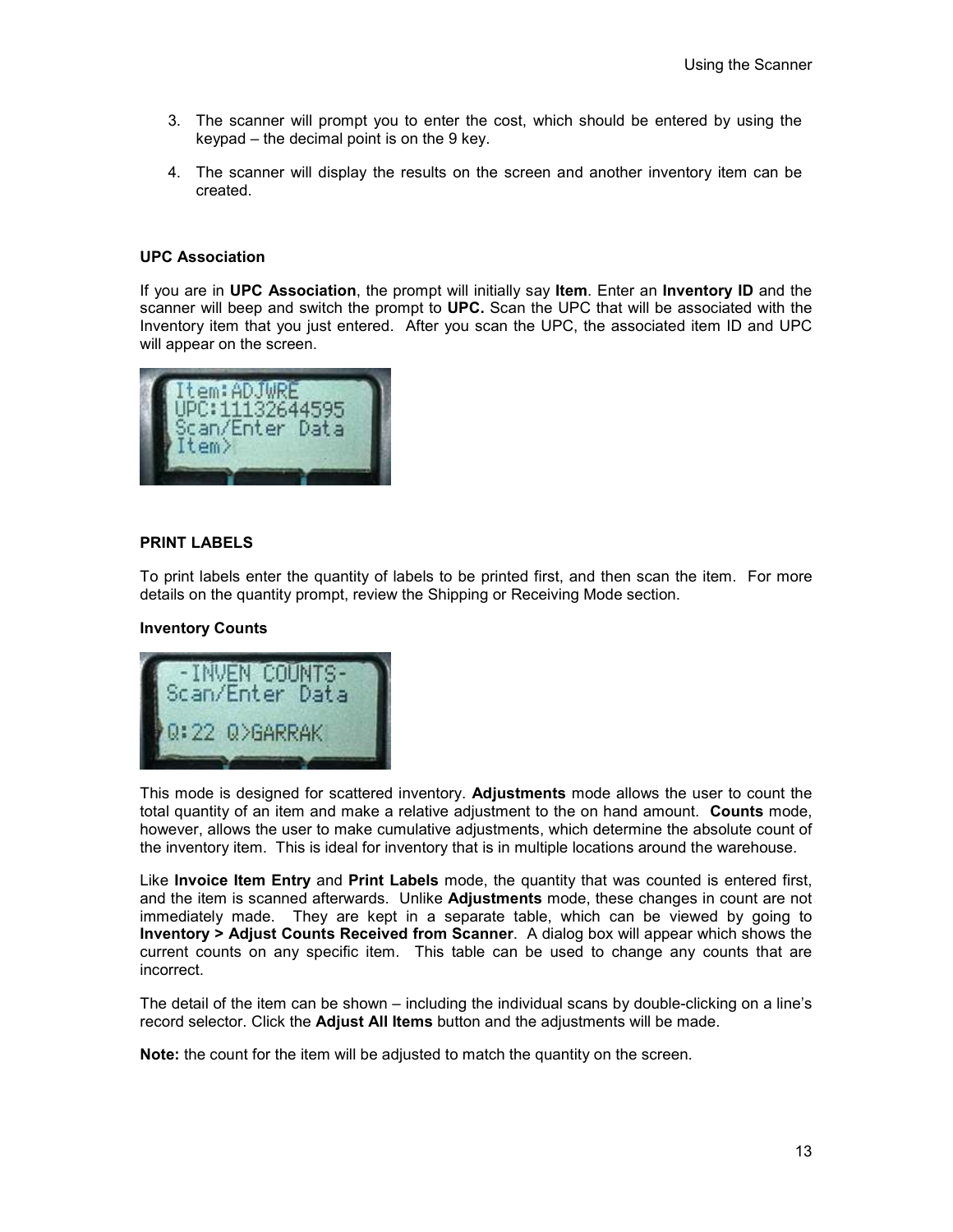### Scanner Messages

The following are messages that the user may encounter while using the barcode scanner:

#### • Amount Change Not Permitted

The option Inventory ordered amount can be changed is not turned on. See Item Not Found On Order.

#### • Adjustment Not Permitted

The option Inventory counts can be adjusted is not turned on. See the Item Not Found On Order.

#### • Association Not Permitted

The option Inventory items can be associated with UPCs is not turned on. See Item Not Found On Order.

#### • Customer Not Found: <Customer ID>

The scanned customer was not found in the EBMS system.

#### • !DISCONNECTED! -Item Saved-

The Scanner is equipped with the ability to save up to 30 item inputs while it is disconnected. The scanner becomes disconnected when the base is not powered or the Scanner moves out of range of the base. If an item is scanned while disconnected the scanner will beep three times and the light will flash red or orange. The Scanner will send the saved items once the connection can be made again.

Since there is no validation while the Scanner is disconnected, it will validate each of the items once the Scanner regains connection. It will display each item, and the message the user would have received (valid or invalid, or updated data). At this point, the only option is to press 1 to continue. The Scanner will inform the user of any incorrectly entered data. It is advised that the user make note of these incorrect items as they are displayed, so that the errors can be corrected when the scanner finishes displaying the sent data.

After the scanner has regained connection, move to the menu or send the saved data. Review the Basic Functionality section for more details. Reset \* will also cause the saved data to be sent. This must be done BEFORE the barcode of another base is scanned. The items are stored on the scanner itself, and scanning the base barcode will reset the scanner

#### • Entry Is An Invalid Number!

The system attempted to make an adjustment to an Inventory item using an invalid number. Contact Eagle Business Software.

#### • Error Creating Inventory Item

There may be problems with the folder defaults for the Default New Inventory Item folder. Try creating a new inventory item in this folder (do not specify any information except inventory ID). If this does not work, resolve any issues that came up when creating the inventory item. The system should now be ready to create items from the scanner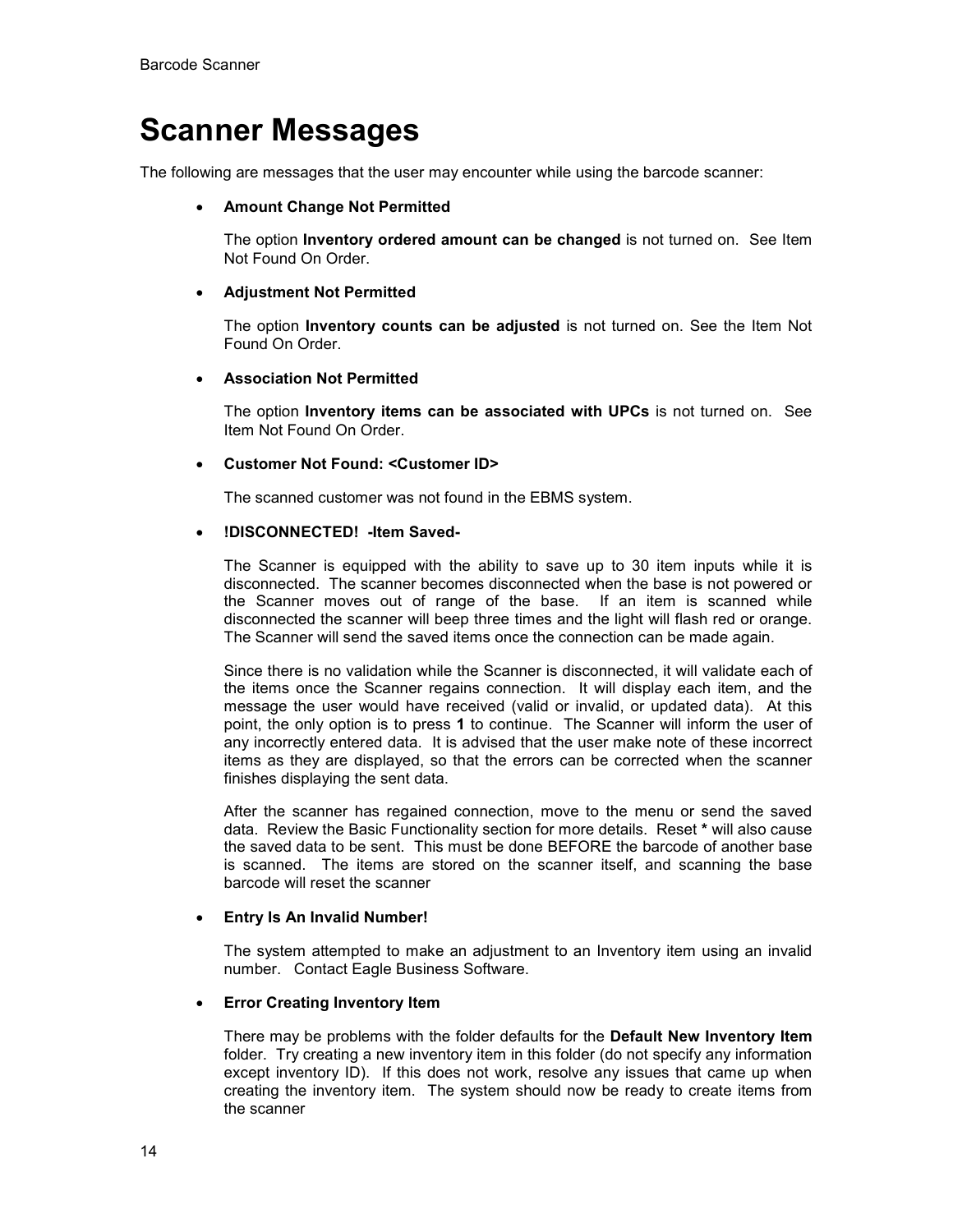#### • Invalid Input: <Data>

The data entered is not valid.

#### • Invalid Whse: <Warehouse ID>

The scanned warehouse is not valid.

#### • Item Exists: <Inventory ID>

A new inventory item cannot be created because the inventory ID is already being used.

#### • Item Must Be Track Count: <Inventory ID>

All items added to warehouse transfers must be track count items

#### • Item Not Found: <Inventory ID>

The inventory item ID entered is invalid.

#### • Item Not Found On Order: <Order Number>

If the user is in the Shipping mode: the option Items can be added to Sales Orders, within EBMS, is not checked. To turn this option on go to Payroll>Employees. Select an Employee and go to the **Barcode Scanner** tab. Check the option; Items can be added to Sales Orders to add items. Only items which are included on a Sales Order can be updated but not new items.

If the user is in the Receiving mode: the option Items can be added to Purchase Orders is not checked.

#### Items Exceed Ordered Amount!

The option Shipped (scanned) quantity can exceed ordered quantity, within EBMS, is not turned on. See Item Not Found On Order above for more details.

#### • Job Linked To Order: <Order Number>

This action cannot be completed because there is a job associated with this order.

#### • New Transfer Not Permitted

With a warehouse transfer, the option **New warehouse transfers can be created** from the scanner is not turned on.

With a job transfer (only in Job Costing EBMS module), the option **New job transfers** can be created from the scanner is not turned on. See Item Not Found On Order message.

#### • No Default Cust Specified In Sales Options

There is no Default Customer set in EBMS. To set a default customer go to Sales>Options>Barcode Scanner.

#### • No Default From Warehouse In Sales Options

There is no Default 'From' Warehouse set in Sales>Options>Barcode Scanner.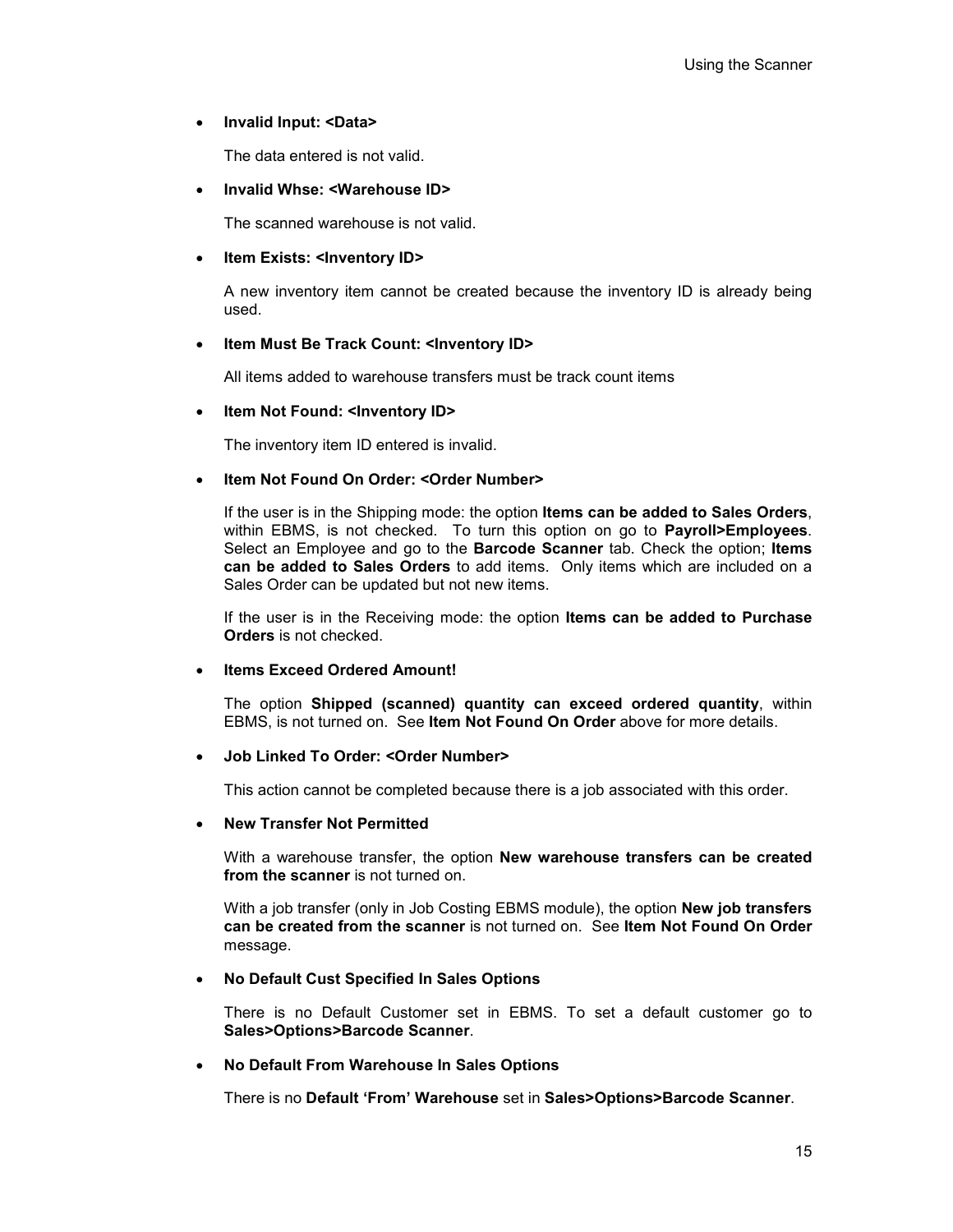#### • No Default Inventory Folder Set In Sales Options

A new inventory item cannot be created because there is no Default New Inventory Item Folder set in sales options.

#### • (No Reply)

The scanner did not understand what to do with your last scan. Contact Eagle Business Software.

#### • Order Could Not Be Created.

This error occurs if the user scans a customer or vendor barcode (in Shipping or Receiving Mode, respectively), but an error occurred and the order could not be created.

#### • Order Is Closed: <Order Number>

The order has been processed. If the order was unprocessed before, then someone in the system has processed the invoice since.

#### • Order Not Found: <Order Number>

The order number is invalid. If the order number was valid when the item was scanned in before, then the invoice has been deleted.

#### • Quantity Exceeds Min/Max Limit: -99999 to 99999

The range of valid quantities is -99999 to 99999 when using the scanner. The number you entered was either lower than -99999 or higher than 99999.

#### • (Print Failed)

There was an error when the system attempted to print/process the order. Contact Eagle Business Software.

#### • -SO Completed-

#### Process the Sales Order?

The system has determined that the order has been filled. Press 1 if you would like the order to be processed, or 2 to cancel.

#### • -SO Incomplete-

#### Create a Back Order?

The command for Process has been pressed, see the Command Index, but the order is not yet complete. Press 1 to process and create a back order, or 2 to cancel.

#### • Trans Is Closed: <Transfer ID>

The scanned/entered warehouse or job transfer is already closed.

#### • Trans Not Found: <Transfer ID>

The scanned/entered warehouse or job transfer was not found.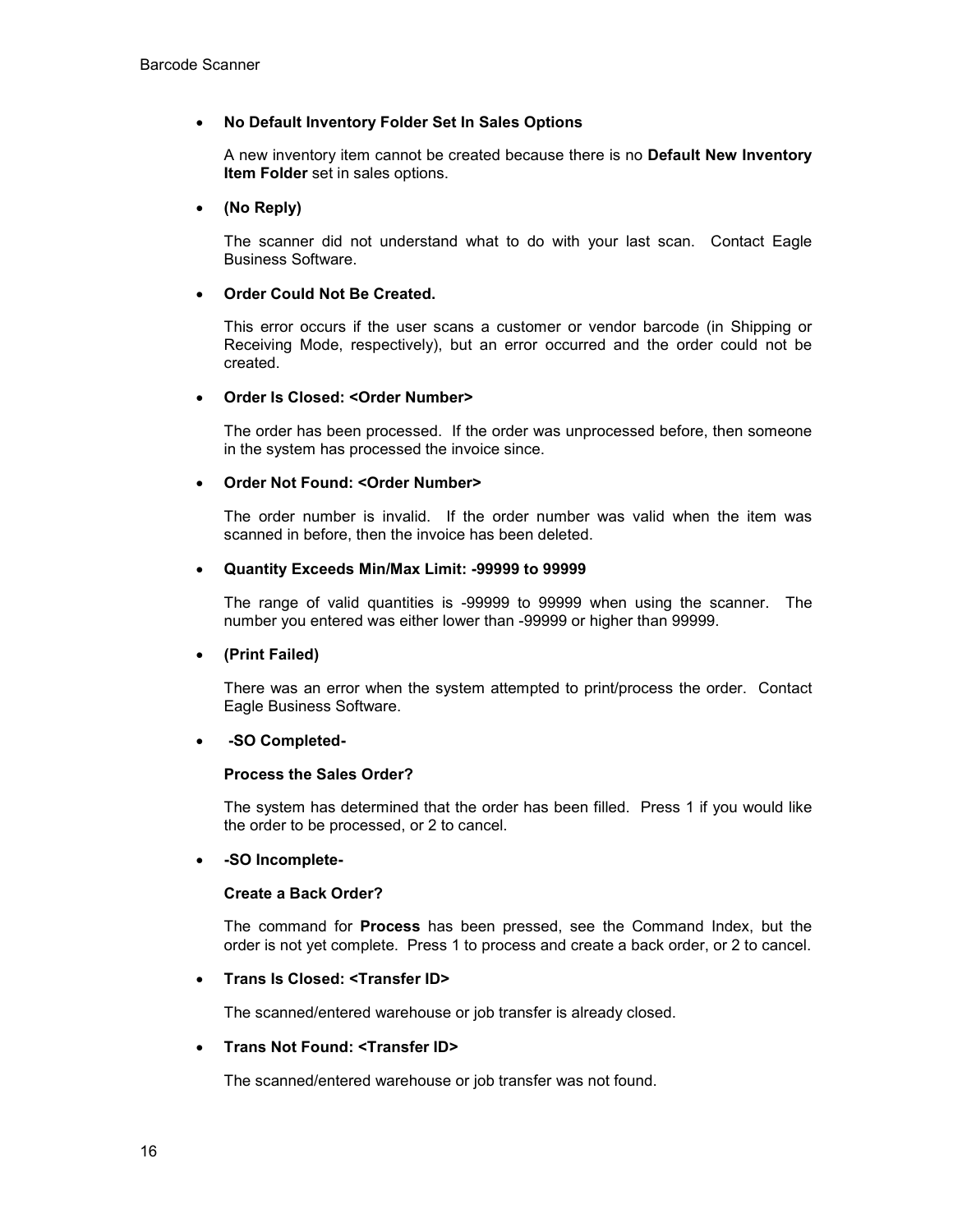#### • Vendor Not Found: <Vendor ID>

The scanned vendor was not found in the EBMS system.